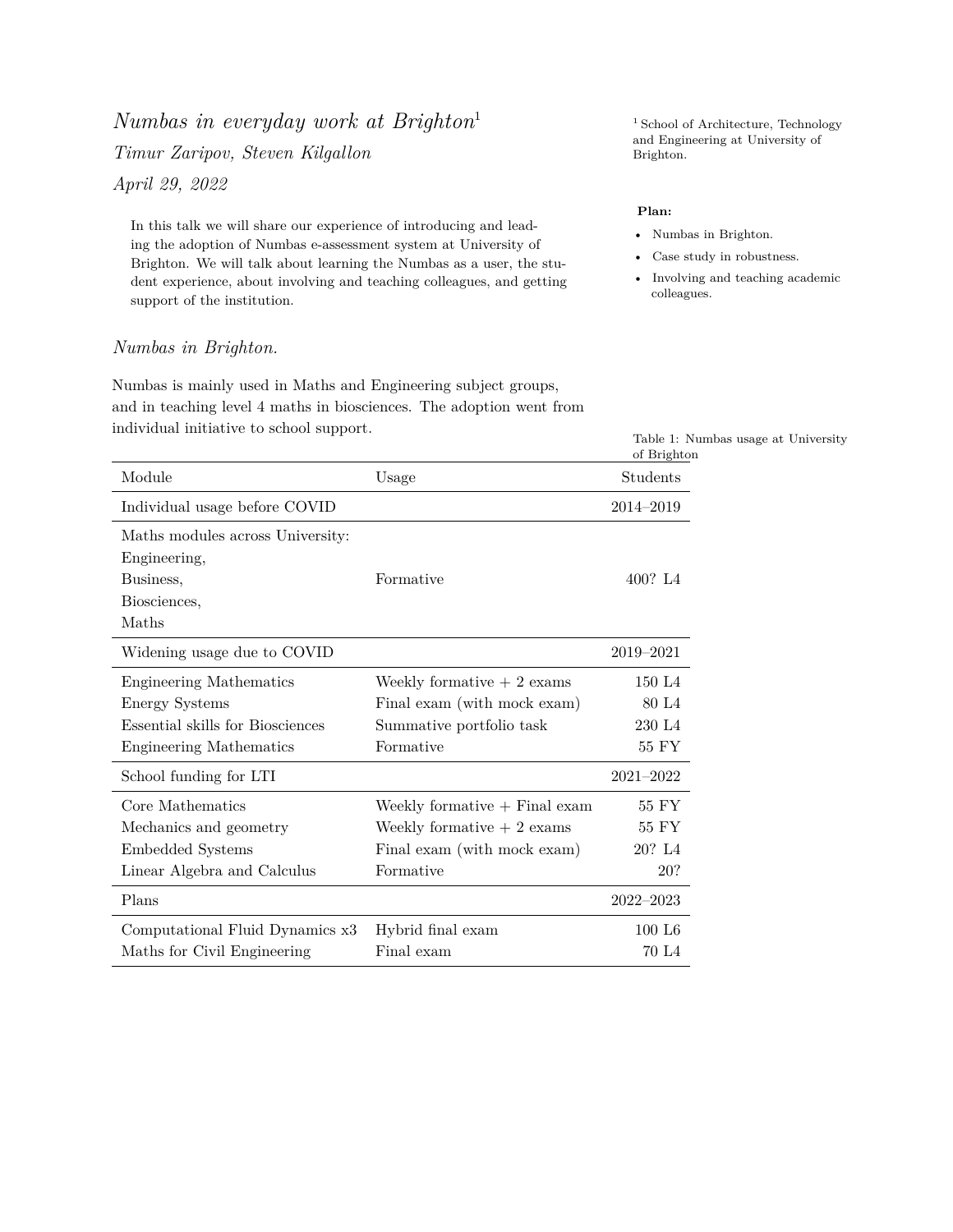#### *The student experience.*

Quite positive. Mainly, students appreciate clarity in what to expect from assessment<sup>2</sup>.

Key principle: plenty of practice opportunities before usage in summative assessment.

Also, a variation of "show, don't tell": Numbas exercises are built in to every lecture and tutorial<sup>3</sup>.

Students don't notice it, but we can do more specific targeting of modules using it. different ability levels within same cohort.

#### *Institutional support.*

Years of individual usage paved the way for support from institution. Also COVID.

Main arguments:

- Positive student experience from the individual adoption stage.
- Tight feedback loop in formative assessments. Students can control their learning pace. Lecturer is not a bottleneck anymore.
- Flexibility in assessment mode<sup>4</sup>: remote online, local online and  $4 Not$  all advised, but all possible. paper-based are possible.
- Anonymous non-biased marking<sup>5</sup>.
- No lock-in: can use LTI, SCORM, embed, produce pdf, and run availability, access to devices, etc. own editor if needed.

Key factors are still human related – in-house expertise developed and confidence built over years.

2 In one of the modules, 80% of exam question came from formative exercises.

<sup>3</sup> This is not true anymore for all new

<sup>5</sup> Although there still biases in other areas, such as IT literacy, connection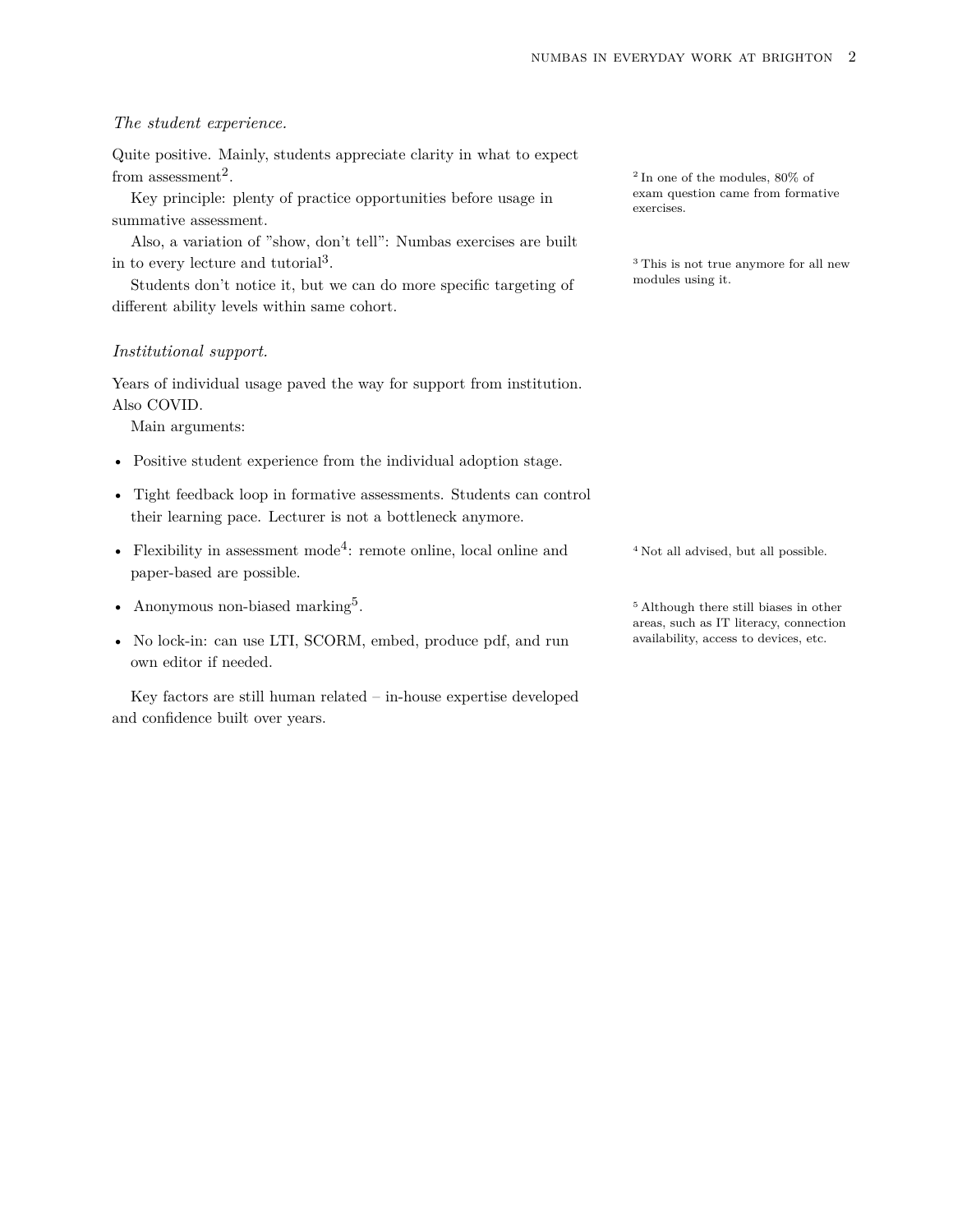*Living with no LTI: Case study on the practical use of Numbas on Blackboard VLE.*

Essential skills for Biosciences module with 234 students is a short 6 week course to review and enhance maths skills (ranging from percentages to work on logs and exponential equations).

Assessed via 10 short Numbas tests, the mark awarded is the average of these. (Pass mark 40%).

#### **Final results:**

- Students passing 206 (88%).
- Students failing  $28 \ (12\%)$  (Including  $25$  students  $(10.7\%)$  with no engagement).

| <b>BY138</b><br><b>(COURSEWORK)</b><br>PART 3)<br>SIMPLIFYING.<br><b>FACTORISING</b><br><b>EXPRESSIONS</b><br>2021 | <b>BY138</b><br><b><i>ICOURSEWORK</i></b><br>PART <sub>4</sub> )<br><b>REARRANGING</b><br><b>EOUATIONS A</b><br>2021 | <b>BY138</b><br><b>(COURSEWORK)</b><br>PART 5)<br><b>STRAIGHT</b><br><b>LINES</b><br><b>TUTORIAL</b><br>2021 22 | <b>BY138</b><br><b>(COURSEWORK)</b><br>PART 6)<br><b>OUADRATICS</b><br>2021 | <b>BY138</b><br><b>ICOURSEWORK</b><br>PART 7)<br>SIMULTANEOU<br>S EQUATIONS<br>2021 | <b>BY138</b><br><b>(COURSEWORK)</b><br>PART 8)<br><b>EXPONENTIALS</b><br>2021 | <b>BY138</b><br><b>(COURSEWORK)</b><br>PART 9) LOGS<br>2021 | <b>BY138</b><br><b>(COURSEWORK)</b><br>PART 10) LOGS<br>2 2 0 2 1 | <b>CURRENT</b><br><b>MATHS GRADE</b> |
|--------------------------------------------------------------------------------------------------------------------|----------------------------------------------------------------------------------------------------------------------|-----------------------------------------------------------------------------------------------------------------|-----------------------------------------------------------------------------|-------------------------------------------------------------------------------------|-------------------------------------------------------------------------------|-------------------------------------------------------------|-------------------------------------------------------------------|--------------------------------------|
| 100.00                                                                                                             | 100.00                                                                                                               | 100.00                                                                                                          | 100.00                                                                      | 100.00                                                                              | 100.00                                                                        | 100.00                                                      | 100.00                                                            | 100,00%                              |
| 100.00                                                                                                             | 100.00                                                                                                               | 100.00                                                                                                          | 100.00                                                                      | 100.00                                                                              | 100.00                                                                        | 100.00                                                      | 100.00                                                            | 100.00%                              |
| 100.00                                                                                                             | 100.00                                                                                                               | 100.00                                                                                                          | 100.00                                                                      | 100.00                                                                              | 100.00                                                                        | 100.00                                                      | 100.00                                                            | 100.00%                              |
| 100.00                                                                                                             | 100.00                                                                                                               | 100.00                                                                                                          | 100.00                                                                      | 100.00                                                                              | 100.00                                                                        | 100.00                                                      | 100.00                                                            | 100,00%                              |
| 100.00                                                                                                             | 100.00                                                                                                               | 100.00                                                                                                          | 100.00                                                                      | 100.00                                                                              | 100.00                                                                        | 100.00                                                      | 100.00                                                            | 100,00%                              |
| 100.00                                                                                                             | 100.00                                                                                                               | 100.00                                                                                                          | 100.00                                                                      | 100.00                                                                              | 100.00                                                                        | 87.50                                                       | 57.14                                                             | 93.038%                              |
| 100.00                                                                                                             | 100.00                                                                                                               | 100.00                                                                                                          | 100.00                                                                      | 100.00                                                                              | 100.00                                                                        | 100.00                                                      | 100.00                                                            | 90.00%                               |
| 100.00                                                                                                             | 100.00                                                                                                               | 100.00                                                                                                          | 100.00                                                                      | 100.00                                                                              | 100.00                                                                        | $\bullet$                                                   | $\bullet$                                                         | 79.444%                              |
| 100.00                                                                                                             | 100.00                                                                                                               | 86.96                                                                                                           | 100.00                                                                      | 100.00                                                                              | 93.75                                                                         | 87.50                                                       | 85.71                                                             | 94.281%                              |
|                                                                                                                    |                                                                                                                      |                                                                                                                 |                                                                             |                                                                                     |                                                                               |                                                             |                                                                   |                                      |
|                                                                                                                    |                                                                                                                      |                                                                                                                 |                                                                             |                                                                                     |                                                                               |                                                             |                                                                   |                                      |

Figure 1: Blackboard Grade centre view (Semester one 2021/22).

Table 2: Essential skills for Bio-

|                |          |     |     |   |              |     |     |     | sciences |     |        |          |
|----------------|----------|-----|-----|---|--------------|-----|-----|-----|----------|-----|--------|----------|
| Question       |          | 2   | -3- | 4 | $5 -$        | 6 — |     | 8   | 9        | 10. | Totals |          |
| Total attempts | 209      | 208 | 208 |   | 208 207      | 205 | 205 | 203 | 201      | 196 | 2050   |          |
| Manual Input   | $\sigma$ | 6   | -3  | 3 | $\mathbf{5}$ |     | 3   | 9   | 6        |     | 50     | $2.40\%$ |

*Getting students to record their results (to send if SCORM/VLE problems).*

Clear information about how to "print" to pdf (Note different for each browser).

Starting message of each test tells the students to save a pdf of their results.